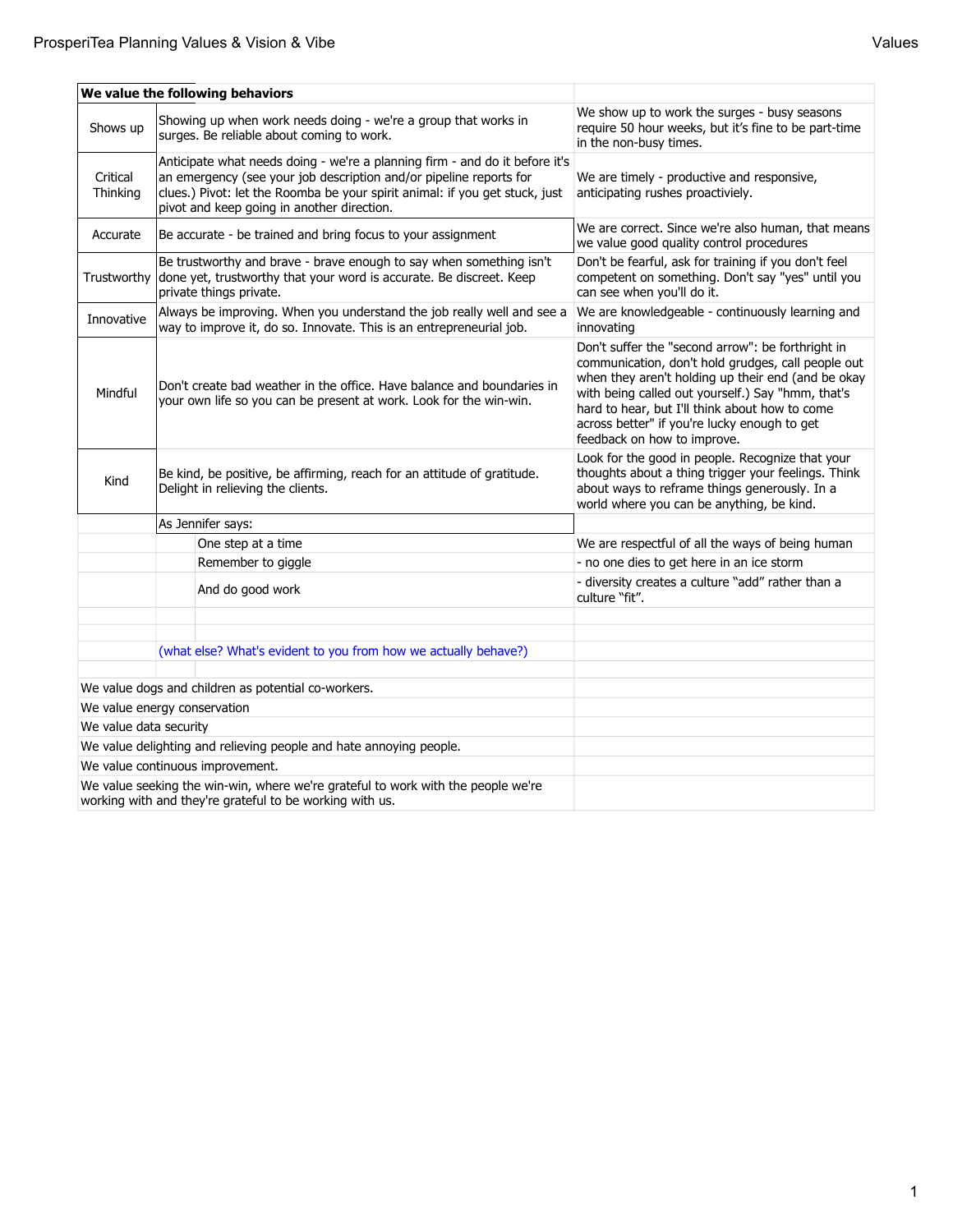| We provide valuable information in a timely manner working with fantastic people who we really care about. |  |  |  |  |
|------------------------------------------------------------------------------------------------------------|--|--|--|--|
| Every day we aim to relieve and delight our People.                                                        |  |  |  |  |
| We remove things that annoy and add things that delight.                                                   |  |  |  |  |
| We stay knowledgeable so our information is valuable                                                       |  |  |  |  |
| We keep good systems in place to be timely.                                                                |  |  |  |  |
| We create a good prospect funnel in place so we only get fantastic clients                                 |  |  |  |  |
| We have good work/life balance so we can bring our whole selves to each<br>client interaction.             |  |  |  |  |